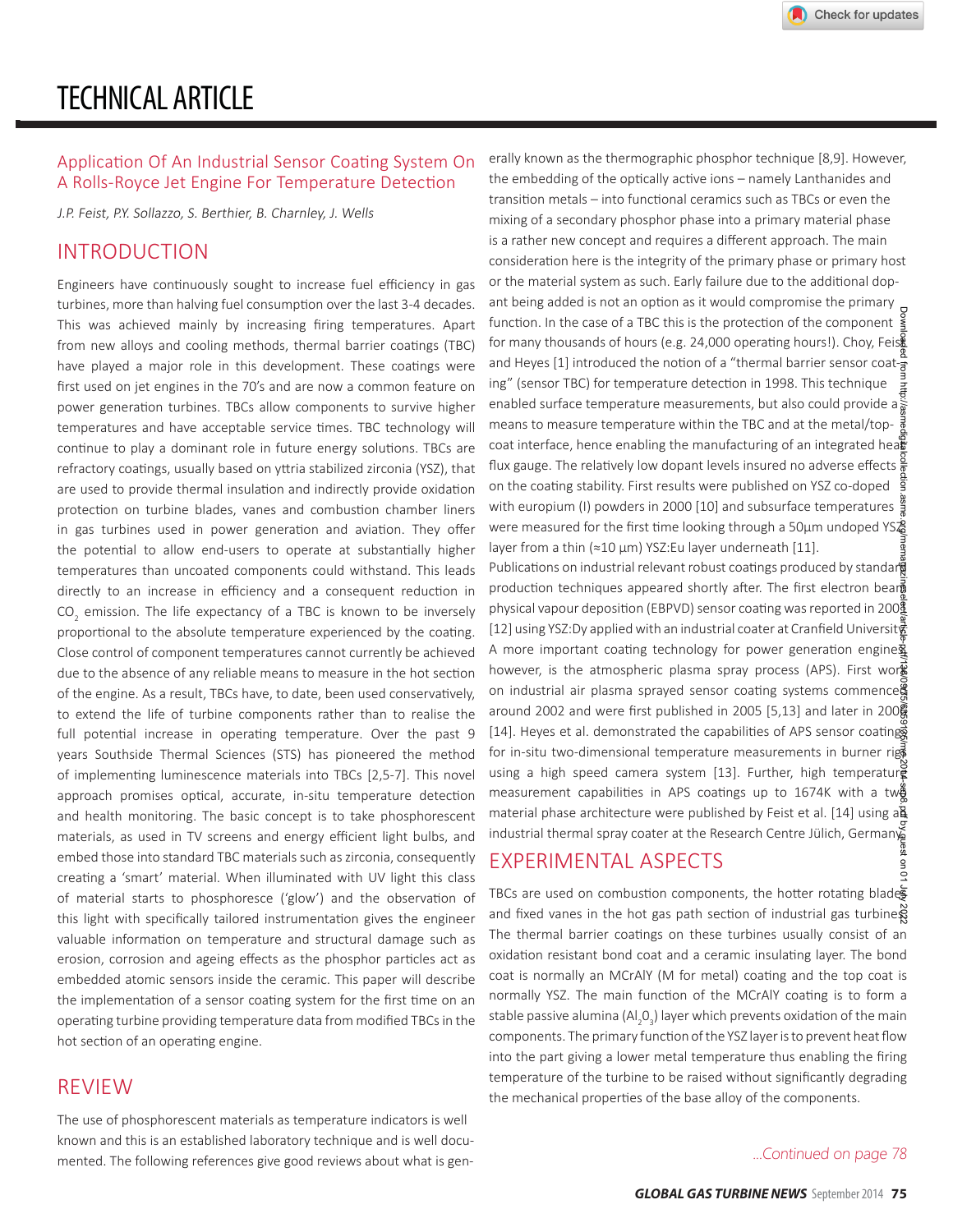| Element          | Co   |     |      |     |     |
|------------------|------|-----|------|-----|-----|
| Amdry995 $\vert$ | 38.5 | 2.0 | 21.0 | 8.0 | 0.5 |

#### Table 1: Nominal composition of the Amdry 995 MCrAlY coating

When using the after-market for coatings, the choice is more limited as only MCrAlY coating compositions not controlled by patents can be used. One of the most common is the composition known as Amdry 995. The same composition can be obtained from other powder suppliers under different names. The composition of Amdry 995 is given in Table 1. Such a coating would be a suitable coating to be used with a metal temperature of 1073-1123K. To provide suitable life for a 24,000 hours of service interval (3 years) on an industrial gas turbine it would be applied with a thickness of 250um. The APS TBC can have a thickness from 200-1000um depending on the component, with combustion components tending to have thicker TBCs than blades and vanes. TBC's thicker than 750um are more prone to early failures unless pore sizes are carefully controlled. On blades and vanes for industrial gas turbines the TBC is normally 250um.

The finished coating chosen was an Amdry 995 MCrAlY coating 250um thick covered with an APS TBC, also 250um thick. A back scattered scanning electron microscope image of such a coating is shown in fig. 1.





With large industrial gas turbine components, adding a 250µm thick MCrAlY coating and a 250um coating does not significantly alter the dimensions, the weight or the natural frequency of the component. On an aero-engine component such a coating could make a major difference to all of these affecting turbine performance and potentially risking a component failure. To minimise these sort of risks a much thinner coating was specified for the Viper engine. The MCrAlY was specified as being Amdry 995 or an equivalent, and the nominal MCrAlY thickness was set as 100um. The TBC was specified as being SN 0.NS or an equivalent standard TBC material with modified sensor TBC powders being supplied by STS, and the nominal TBC thickness was set to between 50um and

#### ...Technical Article continued from page 75

100µm, depending on application. The method for depositing the MCrAlY was specified as high velocity oxygen fuel for the blades and vanes, and APS for the combustor. All TBC variations were specified as being prepared by APS. The array of TBC variations trialled is shown in Table 2. Heat treatments on the parts were carried out after application of the MCrAlY. The blades were given the standard heat treatment for Nimonic 105. A spark analysis of the vanes showed the composition to be quite different from Nimonic 105 and Cranfield University identified the vanes as being manufactured from alloy G39. No standard heat treatment was available for this, and so a heat treatment typical of this type of alloy was used. The solution heat treatment was carried out at 1448K for two hours  $\frac{8}{8}$ followed by ageing heat treatments of 4hrs at 1373K and 16 hours at 1023K to diffuse the coating and optimise the microstructure for operation. Even though there was a difference in deposition efficiency between the modified sensor powders and off the shelf commercial YSZ powders, all powders were found to feed well through the APS gun.

| Component    | Number         | <b>TBC Variation</b><br>Dual layer system (standard ISZ on the bottom<br>50um thickness: STS mix on the top)     |  |
|--------------|----------------|------------------------------------------------------------------------------------------------------------------|--|
| Vane         | 2 <sup>1</sup> |                                                                                                                  |  |
| Vane         | $\overline{2}$ | Dual layer system (undoped ISZ at bottom 50um -<br>75um thickness; doped FSZ on top thickness<br>50um-75um).     |  |
| Vane         | 2              | Single layer (15Z doped 100µm)                                                                                   |  |
| Vane         |                | Single layer (STS specs; 60um) no heat treatment                                                                 |  |
| Vane         | 2              | Single layer (STS specs; 60pm) inclusive heat<br>treatment                                                       |  |
| Blade        | $\mathbf{2}$   | Dual layer system (standard ISZ on the bottom<br>50um thickness: <i>YSZ-YAG</i> mix on the top)                  |  |
| <b>Blade</b> | $\mathfrak{D}$ | EBPVD multi layer - not covered in this article                                                                  |  |
| Blade        |                | Single sensor layer (YSZ doped 100µm)                                                                            |  |
| Blade        | $\overline{2}$ | Single layer (STS specs: 60um)                                                                                   |  |
| Blade        | $\overline{2}$ | Single layer (STS specs; 60pm) inclusive heat<br>treatment                                                       |  |
| Combustor    | strips         | Dual layer system (standard YSZ on the bottom<br>50um thickness: STS max on the top) inclusive<br>heat treatment |  |
| Combustor    | strups         | Single sensor layer ( <i>YSZ</i> doped 100um)                                                                    |  |

Table 2: Array of TBC variations specified for the coating trials.



Figure 2: Optical microscope image showing the microstructure of the top 3 layers of coating achieved for the STS Mix coating for the blade qualification (from the manufacturer coating qualification report).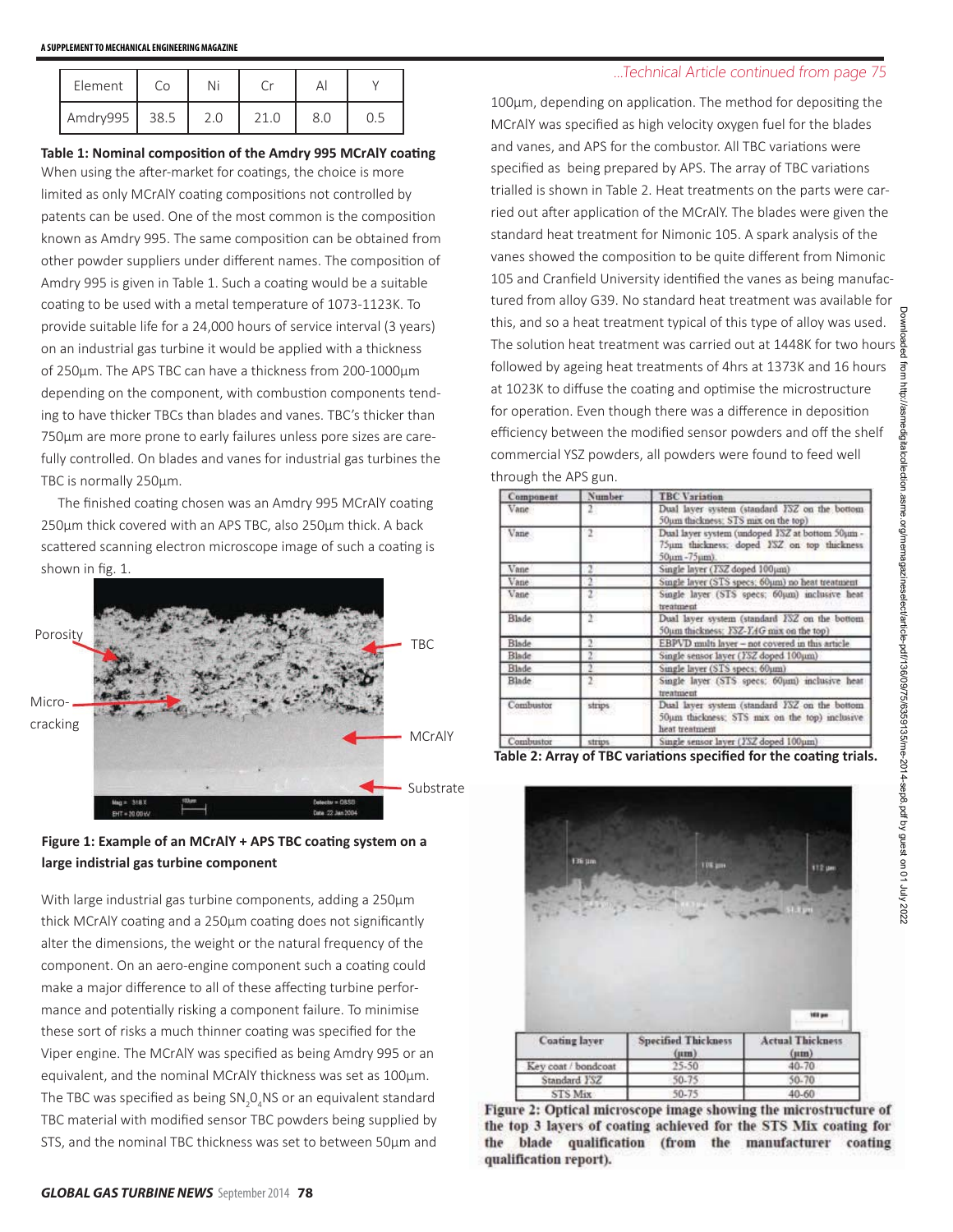One example of an APS bondcoat and APS TBC is shown in fig. 2. Parallel tests at Didcot power station revealed survivability of specific coatings in excess of 4,500 EOH. It is expected that the capability of these coatings is in the range of normal maintenance schedules of industrial gas turbines of 24,000hrs or even longer. Based on what the manufacturer learned about the powders and deposition rates during the development and production work, the manufacturer expects that with a small amount of additional development work it would be possible to improve on the current spray process.

## INSTRUMENTATION AND DATA COLLECTION

The optical instrumentation for a phosphorescent thermometry system consists of the excitation optics delivering the light of a Nd:YAG laser and the collection optic. The objective was to maximize delivery power while maintaining a large distance to the actual target. This is a significant design decision as the actual optical probe can be operated outside the extreme hot section to avoid extra cooling requirements and avoid the risk of failing parts potentially jeopardizing the engine integrity.

In order to maximise the delivery energy it was decided to operate with open beam optics instead of using fibre guides. The coupling of high energy pulsed UV lasers into silica fibres is limited to relatively low power compared to an open beam. A further benefit of avoiding fibres is the absence of additional optics which would be required to refocus the light when the light exits at the fibre end. This is undesirable as the optic would decrease the delivery power on one hand and on the other hand requires additional housing making it more complex to install the probe on an engine and hence less cost-effective. The aim for the collection optic design was to achieve a large field of view with an uncooled housing. The solution came in the form of a non-imaging optic designed by STS called optical energy transfer system (OPETS) and illustrated in fig.3. The delivery of the excitation light was achieved through a beam splitter housed in a cube which is robustly attached to the front of the collection optic, hence forming a single unit. The collected phosphorescence is coupled into a 2m fibre bundle delivering the light to the remote photomultiplier tube (PMT). The collection optic also may be equipped with several wavelength selecting filters to tailor it to the observation requirements. The system maximizes light collection regardless of the distance of the source. No refocusing is needed for different distances and hence enables the operator to measure the signal without the need to adjust the optics for the right stand-off distance which would be required for a conventional optic. This is a significant advantage as it reduces the need for precise alignment in an environment where precise alignment is difficult or impossible to achieve. Another most important design feature is the large 'flat hat' transfer function guaranteeing a uniform light collection across a large field of view (Figure 4; 8 degrees). This transfer function enables the scanning or observation of moving objects across the specified field of view with very little distortion of the intensity as would potentially occur in a conventional imaging optic. The laser pulse generates a phosphorescent spot

on the component shown as position 'A' in fig. 3. In case of a fast moving component such as a turbine blade the slow decreasing phosphorescence will travel with the component across the field of view (from A to C). Hence the current probe design enables the observation of the undistorted life time decay. Figure 4 shows the variation in intensity of a constant light source when moving across the field of view (FOV) of the OPETS. Between -4 and +4 degrees the probe uniformly collects light. The graph was recorded using a specialised optical bench with a LED light source. The solid lines are created using a simple interpolation. The positions A, B and C correspond to the equivalent positions in fig. 4 symbolizing a moving phosphorescent signal.



Figure 3: Illustration of the optical probe.

## ROLLS-ROYCE VIPER 201 TEST BED

Two Rolls-Royce Viper Mk 201 engines were purchased by STS and a hot end instrumentation facility was designed and built at Cranfield University's Gas Turbine Engineering Laboratory. One engine was installed and commissioned as a test bed while the second engine was stripped down to remove test bed while the second engine was stripped down to remove designtant and number of hot end components in preparation for coating by a commercial coatings company. Following the initial performance runs the first engine



Figure 4: OPETS FOV. The positions A, B, C are equivalent to the positions in Figure 3. The flat hat function permits undistorted detection across a wide FOV.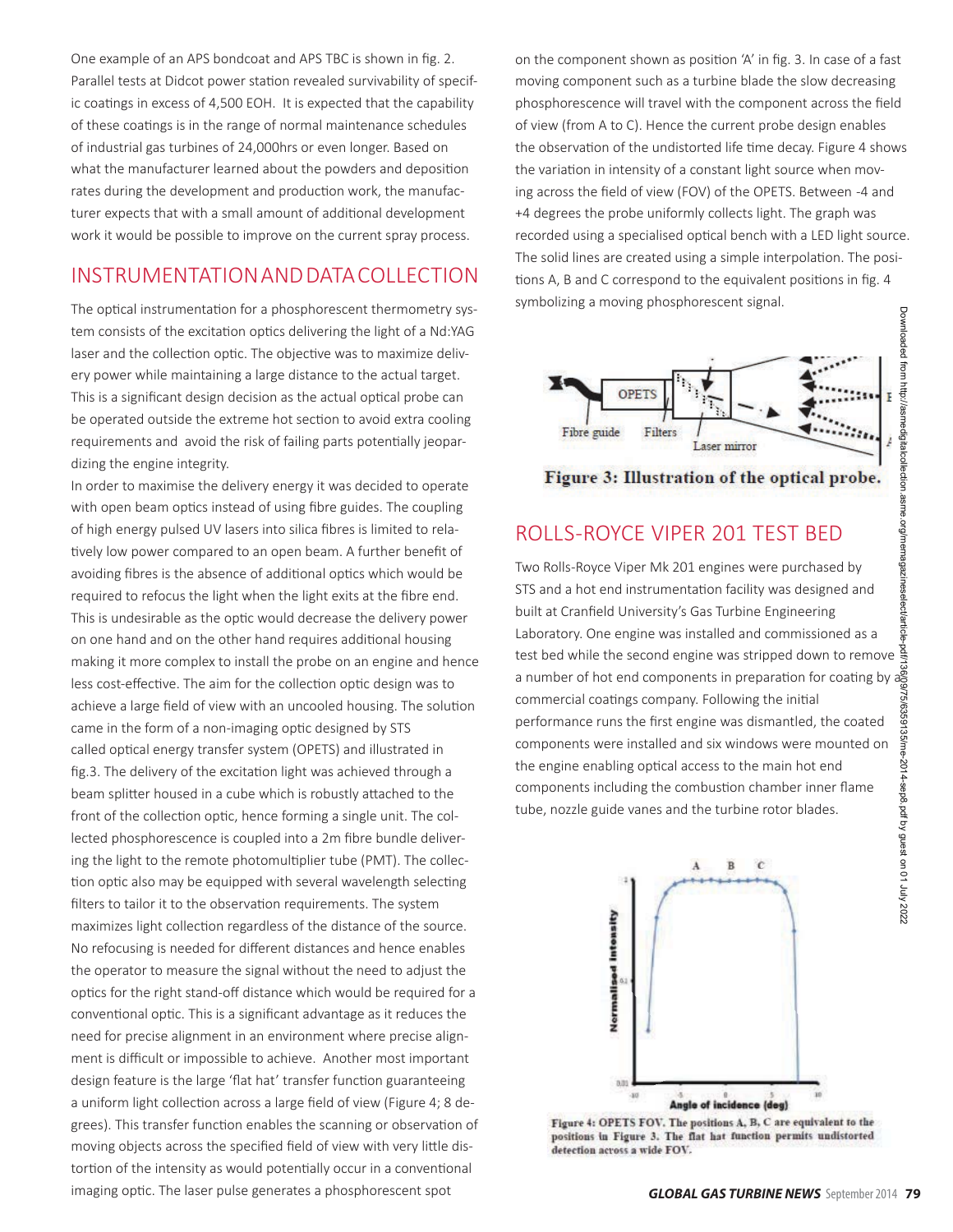## **Optical Windows**

A method was required to provide clear optical access to all the hot end components: the combustion chamber, nozzle guide vanes (NGV) and turbine rotor blades. These were viewed in order of difficulty with the NGV access requiring that the window access pass through both the combustor outer casing and the outer flame tube at the correct angle onto the vane surface. The rotor window mounting plate was positioned on the downstream exhaust tube which was a more complex shape and required coordinate measuring machining and electrical discharge machining to give the necessary fit. During the design of the combustor windows it was discovered that it was possible to use dilution holes in the outer flame tube to provide sufficient FOV onto the inner flame tube surface. As it was intended to apply two different coatings to the inner flame tube, the window mounts were further adapted to extend the FOV and exploit the scanning capability of the sensor system. The extreme environment required that sapphire windows were installed and the support tubes were manufactured with a high aspect ratio to reduce issues associated with the ingress of combustion material or particles onto the optics. As the rotor windows were facing into the flow they included a purge system. Three of the six available windows are shown in fig. 5. With a view through the rotor window shown in fig. 6. The coated NGVs are shown in position in fig. 7.



Figure 5: Optical access windows: NGVs (1), combustion chamber (2), and rotor windows with air purge (3).





position on the engine.

Figure 6: View through the rotor window showing the turbine blades

# **CALIBRATION**

When a sensor TBC is excited by a short laser pulse (5ns) it starts to emit phosphoresent light. The phosphorescence decays exponentially and this decay time is usually much longer than the laser excitation pulse and is typically of the order of micro- or milliseconds. Several publications have shown the dependency between the life time decay of this phosphorescence and the temperature [5,7-11,15,16]. Figure 8 shows the phosphorescent signal at different temperatures. The life time decay is extracted by applying a single exponential fitting routine on the measured signal.

$$
I(t) = I_0 e^{\left(\frac{-t}{\tau}\right)} + B_0 \tag{1}
$$

Downloaded from http://asmedigitalcollection  $T_c > T_b > T_s$ Time [a.u.] In order to measure the temperature on the Viper, a correlation between the life time decay and the temperature is needed in the form of a calibration curve. The calibration curve is obtained by placing a sample inside a box furnace. The sample used for the calibration is a 30mm diameter disk coated with the same coating as the one used on the Viper components. The life time decay is measured for differagazineselect/article-pdf/1 ent temperature settings. The OPETS was placed in the front of the observation window of the furnace. Figure 9 shows a specific set-up. The Nd:YAG 355nm laser pulse is steered onto the sample by being reflected by the dichroic mirror located in the OPETS. The OPETS collected the phosphorescence signal from ca 350mm distance and the 136/09/75/6359135/me-20 signal was guided by an optical fibre to a remote PMT. The phosphorescence signal was filtered by a band pass filter centred at 590nm. The PMT signal was amplified and digitalized. Using a computer the digitalized signal was fitted by a Levenberg-Marquardt algorithm to extract the life time decay. To automate the calibration curve mea-14-sep8 surement, the computer also controlled the furnace temperature set kq µod; point. Typically the temperature of the furnace was set 20 minutes prior the measurement, providing sufficient time for the temperaanest ture to stabilise. For the Viper measurement system several calibrat on 01 tion curves have been averaged. Each of the calibration curves were detected using slightly different settings such as: laser power, different  $\bar{\xi}$ quality phosphorescent filters, sample orientation (fig.10) and changč. es in the fitting routine. This was done to understand the sensitivity of the system and to estimate errors in the calibration. Figure 11 shows the resulting calibration curve which was used for the temperature detection on the Viper engine. The uncertainty associated with the



(1 is the mathematical representation of the signals illustrated in fig. 8.  $I_0$  is the initial intensity,  $t$  is the life time decay, B is the base line, and t is the time.)



Figure 8: Phosphorescent signals at different temperatures.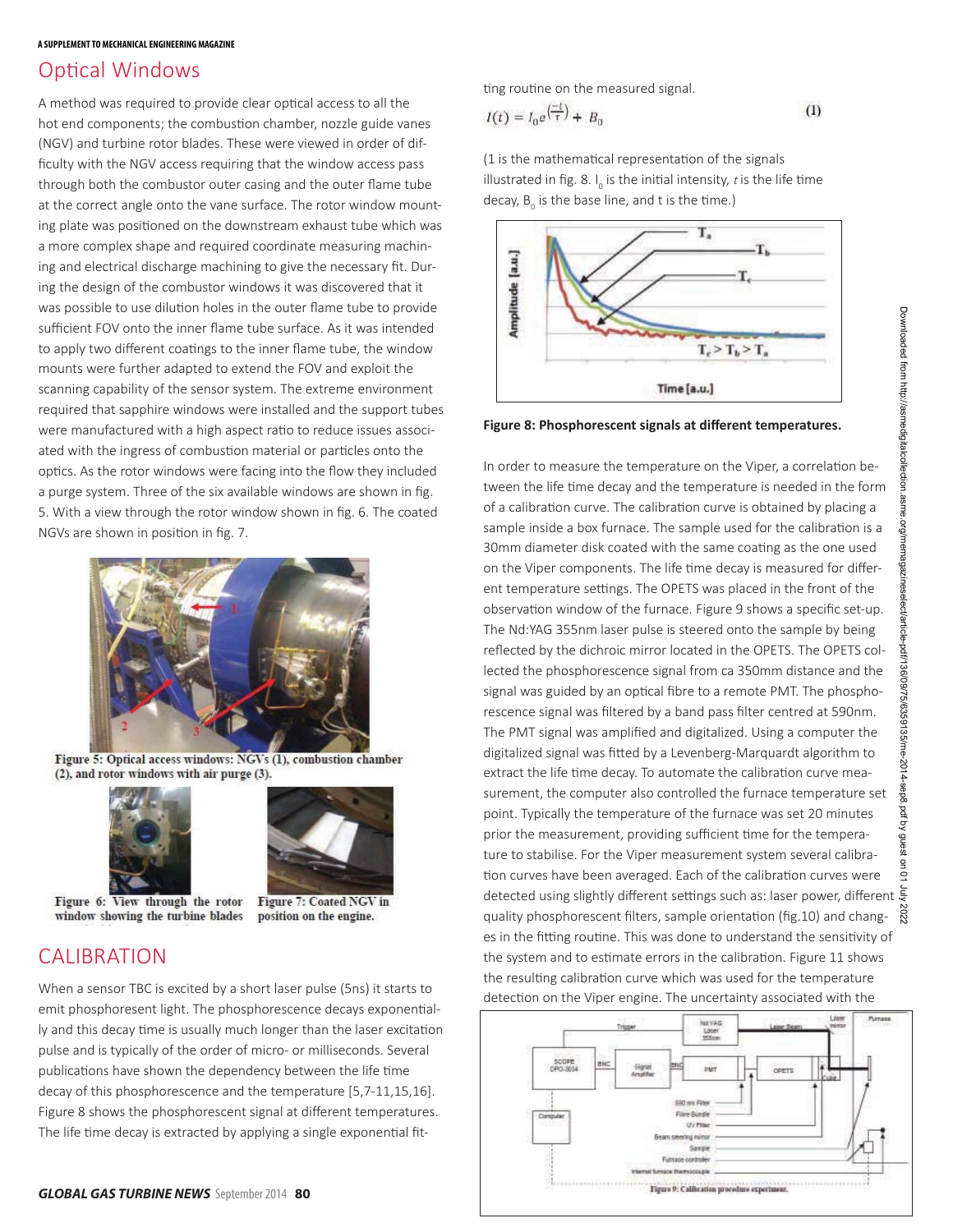changed settings (laser power, filter quality, etc.) was defined as the difference between the average calibration curve and the specific curve generated for each setting. For the Viper operational regime (673K to 973K) the maximum error was determined to be ±4K, but typically was less.



From fig. 11 it can be seen that the calibration curve is divided in three distinctive regimes. The first part (regime 1) from room temperature to 673K is constant and hence cannot be used for temperature detection as the life time decay does not change with temperature. The second part (regime 2), from 673K to  $T_a$  (Q=quenching) has a low sensitivity to temperature.  $T_{0}$  is defined as the temperature where the thermally activated quenching of the energy level starts to significantly dominate any other quenching process. Errors in the determination of the life time decay can result in larger errors for temperatures below  $T_0$  as the slope is shallow (regime 2). This changes when the temperature is above  $T_{\alpha}$  as the gradient becomes very steep (range from  $T_0$  to 1073K; regime 3). Here an error in the life time decay causes only a small error in the temperature. However, for the Viper measurements, regime 2 and 3 were both utilized.

# **RESULTS**

The first measurement performed on the Viper was realized on a NGV as this was considered the easier task compared to the combustion chamber and the rotating blades and helped to configure the initial measurement system. Figure 12 illustrates the data collected during Run A. T. represents the Viper inlet temperature, T. the Viper compressor delivery temperature,  $T<sub>2</sub>$  is measured in the gas stream 40mm in front of the NGV and T<sub>a</sub> represents the Viper Jet pipe exhaust temperature.  $T_1$  to  $T_2$  were all measured using K-type thermocouples. T is the temperature measured on a NGV coated with the novel sensor TBC and using STS's detection technology. Data is recorded typically every second.





Most importantly T shows a strong correlation to the different operating conditions during the run. Under maximum load conditions at 13,500 RPM the maximum NGV temperature is detected at ca 1074K which is close to the maximum component temperature stated by the engine manual. In comparison  $T<sub>2</sub> -$  the gas stream temperature in the vicinity of the NGV - shows very high noise levels and it is almost impossible to detect a reliable value or follow rapid transients. The noise is probably caused by the extreme gas stream turbulences. In contrast to  $T_{1}$ ,  $T_{4}$  shows a very stable behavior throughout the test. It is significant to observe that the NGV coating temperature T detected by this novel sensor system correlates to the  $T_{A}$  data, except for slight variations at 12k RPM. This correlation demonstrates the exceptional potential of phosphorescence sensor measurements ing operating engines.



Figure 12: NGV measurements; Run A. The new sensor coating system follows the engine operating conditions well and shows ver little noise.

### **COMBUSTION CHAMBER MEASUREMENTS**

The second surface measured in the Viper was the combustion chamber inner flame tube. This measurement, Run C, was performed with the same operating conditions as shown for Run A (see fig. 12)  $\frac{8}{5}$ and with the same experimental setup. Optical access is provided through a window of less than 1 inch diameter. The distance between the probe and the liner surface was ca 400mm. The measure ment is conducted on the inner lines therefore the signal is detected through the combustion flame. In contrast to the previous NGV



Figure 13: Combustion chamber; comparison of the Sensor TBC system with a commercial pyrometer for different speed conditions.  $T_p$  = pyrometer temperature reading;  $T_s$  = sensor coating temperature reading. The graph shows the average temperatures recorded for different operating conditions from 7,000 RPM to 13,500 RPM for two different runs. Both instruments show a remarkable repeatability.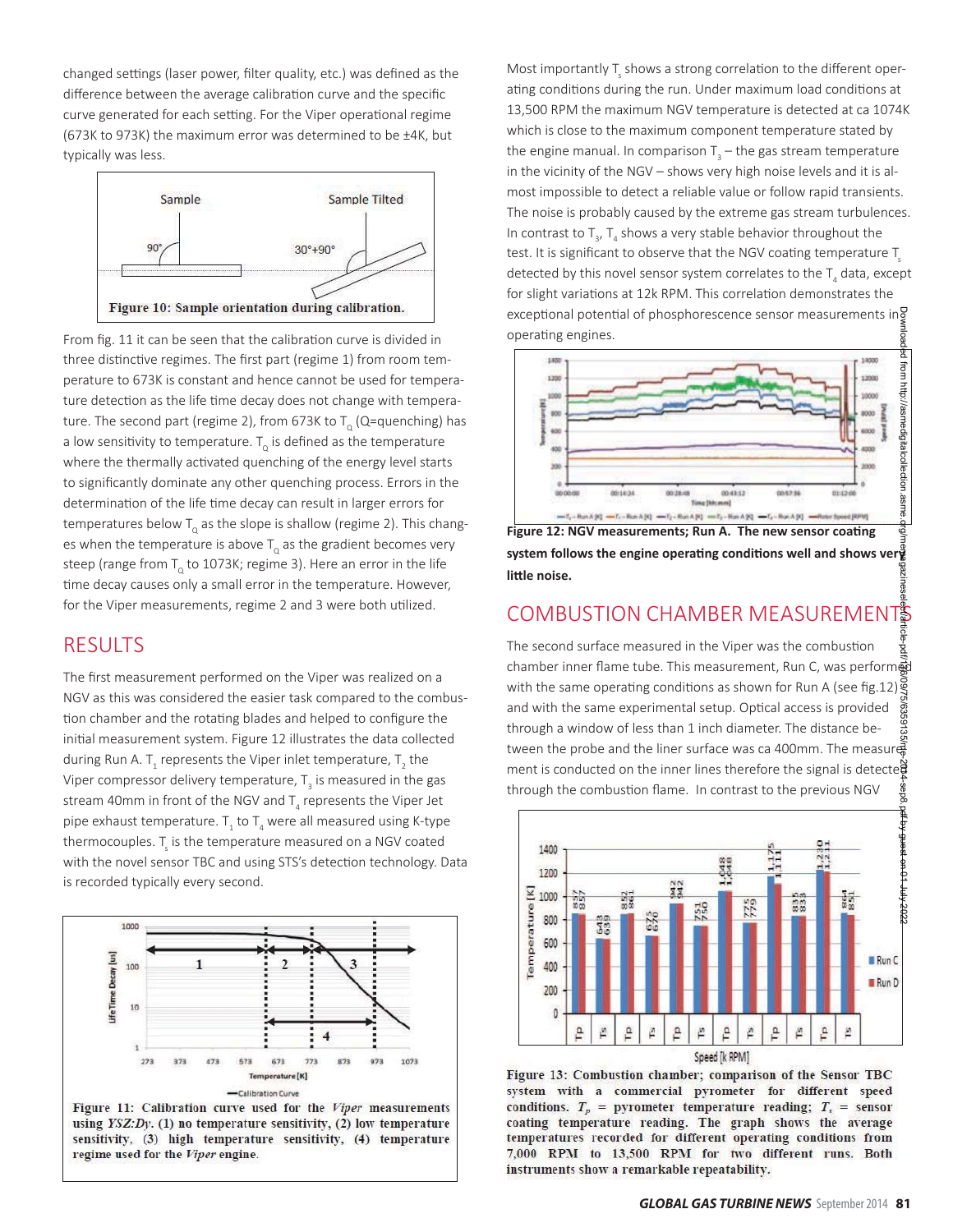measurements the background noise is substantially higher. This environment is very hostile for optical techniques and in particular for pyrometric measurements. As two observation windows were available for the combustion chamber, the second observation window was used to record the temperature measured by a pyrometer. This window was located directly opposite the first window looking at the equivalent position of the inner liner wall at 180°. The pyrometer was a LAND SOLOnet SN11 with a measurement range between 823K and 2023K. The pyrometer operates at a wavelength of 1mm, has a response time of 10ms and its emissivity was set to 1. Run C and D were performed using the exact same engine and instrumentation settings. The averaged temperature data for the pyrometer  $T_{\rm g}$  and the sensor coating system  $T_{\rm g}$  for both runs are plotted for different operating regimes indicated by different speeds in fig.13. Each operation regime lasted about 5 minutes. The commercial pyrometer  $T_{\rm g}$  and the novel sensor system  $T_{\rm g}$  show a high repeatability over the two runs for each operating regime. Further, in Run C and D the measured temperatures vary on average by 5K for  $T_c$ , the sensor coating system and by 15.6K for  $T_{p}$ , the commercial pyrometer.

At highest load the pyrometer indicates temperatures in excess of 1210K which is most unlikely as the surface of the inner liner is cooled with compressor air. The temperature of the compressor delivery air T<sub>2</sub> is well below 500K (see fig. 12) and hence will have a major impact on the liner temperature. An emissivity correction of the pyrometer for the ceramic surface would deliver even higher temperature readings. Further, it was observed that the gas stream temperature  $T_a$  shows a lower temperature than  $T_a$  for the liner which is most unlikely. The authors conclude that the pyrometer data is unreliable. This is most probably due to stray light from the flame contributing to the total intensity detected by the pyrometer. Hence the pyrometer translated the extra intensity into a higher, but false, temperature reading for the liner. When comparing the T data recorded for the inner flame tube and for the NGV it appears that the NGV is hotter than the combustion chamber. This is not that surprising as the inner flame tube and the extreme ends of the NGV are significantly cooled using the compressor delivery air  $T_{\alpha}$ .



Figure 14: Rapid load increase; T, is detected looking through a flame. The data from the inner liner can follow the strong temperature increase and shows a temperature peak at 750K.

However, the central part of the NGV where the measurements for T were taken is not cooled. Further the NGV takes the full load of the hot gas stream and this could explain the higher temperatures measured for T on the NGV in comparison to the combustion chamber.

An extra feature was introduced at the end of Run C as a rapid load increase from 5k to 11k RPM was performed (Figure 14). It can be seen that the STS system was able to follow this rapid temperature variation even when there is a high level of background noise caused by the flame. However, a noisy background above 11k RPM required an increase in integration time to ca 8 seconds for the sensor coating system.  $T_a$  shows the gas stream temperature data is higher than the liner temperature and a difference of 190K is indicated at the peak load in fig. 14. This again is most likely an effect of the active cooling of the liner.

## **Turbine Blade Signal Detection**

The final and most challenging task was the detection of a signal from a rotating turbine blade. The rotor disk included 113 blades of which 10 blades were coated with a sensor TBC. These ten blades consisted of five groups of two blades each. Each group received a different type of coating composition tailored for different possible operating conditions. (see Table 2). The turbine blades in the Viper engine can rotate at 13,500 RPM and this equates to ca 350m/s component velocity. The system was set to continuously fire the laser and record the resulting signal. An infrared blade detector was installed on the second optical window which enabled the tracking of individual blades - uncoated and coated. The STS system measured through the first observation window placed at 180° from the infrared blade detector. The signal from the STS measurement system could be correlated to the appropriate blade utilizing the signal from the infrared detector.



Figure 15: Life time decay phosphorescence signal from a turbine blade at a speed of 13,000 RPM using the OPETS probe. The signal from YAG:Eu is a single shot exposure and shows very low noise.

In order to measure the temperature on a moving part the right coating for the right temperature range and speed needs to be selected. As the temperature range in the Viper was expected to be below 1173K seven of the ten blades were equipped with 'low temperature' detection coatings. The correct sensor TBC is defined as having a phosphorescence decay lifetime short enough to be